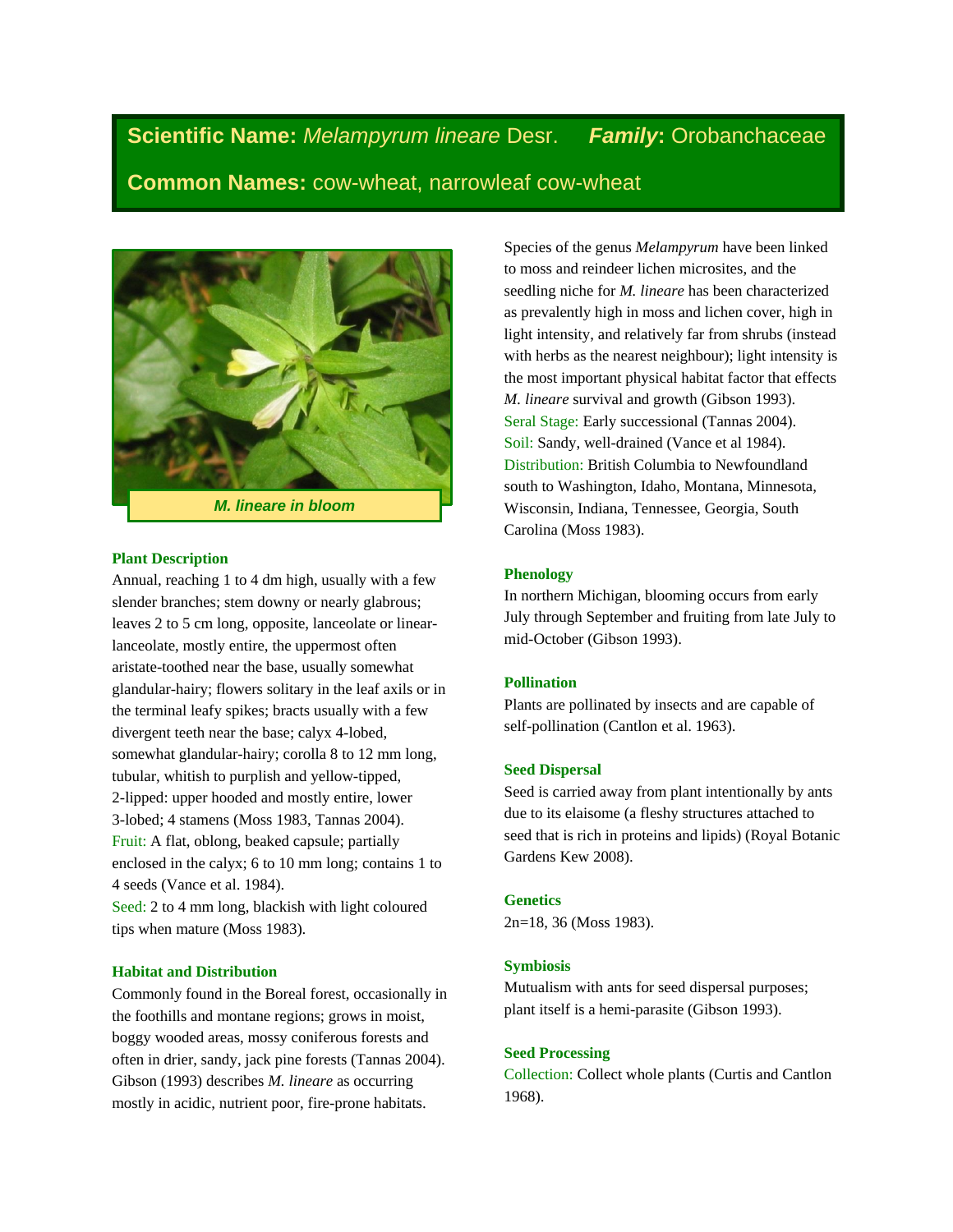Seed Weight: 2.414 g/1,000 seeds (Royal Botanic Gardens Kew 2008).

Harvest Dates: August to September (Malcolm 1964).

Cleaning: Allow plants to air dry for 24 hours. This will cause the ripe capsules to split open and release the seeds (Curtis and Cantlon 1968). Carefully remove and discard the plants, the released seeds should be left behind on the collecting surface (Malcolm 1964).

Storage Behaviour: No literature found.

Storage: Store in a plastic bag with moist litter from the seed collection area, or on a moist blotter (Cantlon et al. 1963). The seeds will become unviable if allowed to dry out (Gibson 1993). Longevity: Two years if kept moist (Cantlon et al. 1963).

#### **Propagation**

Natural Regeneration: From seed. Some of the seed crop will produce roots from resources contained in the seeds during the first autumn, with green shoots emerging the following spring; other seeds can remain dormant for up to five years. Seeds will do best in a moist microenvironment, and also have a higher germination rate when ant-planted (Gibson 1993).

Germination: Germination can vary widely, between 2% and 100% (Cantlon et al. 1963). Baskin and Baskin (2001) list the optimum germination temperature for *M. lineare* as 3°C. Desiccated seeds will not germinate (Gibson 1993).

Germination will begin after 60 to 80 days in cold storage, and can continue for up to 120 days; germination will cease if the seeds are removed to room temperature (Cantlon et al. 1963).

Pre-treatment: Seeds display intermediate physiological dormancy which can be broken by 60 to 80 days of cold stratification; preceding cold stratification with 1 month of moist storage at 20°C increases germination to about 30% (Baskin and Baskin 2001, Cantlon et al. 1963). Treatment with gibberellic acid (GA) can substitute for the 1 month of warm stratification, and can increase the germination percentage to up to 100% (Baskin and Baskin 2001, Cantlon et al. 1963). For this method, Malcolm (1964) suggests soaking freshly harvested seeds in a 1,000 ppm GA solution for 24 hours, and then using the same solution to keep the seeds moist during the cold stratification period. Seedling survival requires an extra 20 to 30 days cold storage after emergence of the radicle (Cantlon et al. 1963). Direct Seeding: Plants can be grown from seed in a greenhouse or a field setting (Cantlon et al. 1963; Gibson 1993).

Gibson (1993) hand-planted *M. lineare* seeds in Michigan by lifting clumps of ground cover (mosses, lichens, or leaf litter), and depositing seeds directly onto the soil surface underneath. He found that seeds deposited under lichens had the highest success rate; however his hand-planted seeds under all cover types had lower germination rates and plant survival than naturally ant-planted seeds.

Planting Density: Cantlon et al. (1963) seeded 5-inch diameter clay pots in a greenhouse with three seeds per pot.

Seed Rate: No literature found. Vegetative Propagation: No literature found. Micro-propagation: No literature found.

#### **Aboriginal/Food Uses**

Food: No literature found. Medicinal: An infusion from the plant was used by the Ojibwa as an eye medicine (Smith 1932). Other: No literature found.

# **Wildlife/Forage Usage**

Wildlife: No literature found. Livestock: Poor forage value; does not produce enough foliage for forage (Tannas 2004). Grazing Response: Increaser in adapted range (Tannas 2004).

#### **Reclamation Potential**

Although *M. lineare* is characterized as nonaggressive, it is capable of providing immediate cover on disturbances; for this reason it is considered of some value in the early successional phases of site restoration (Tannas 2004). It is capable of maturing without host plants, however will be stunted and more susceptible to drought and disease (Malcolm